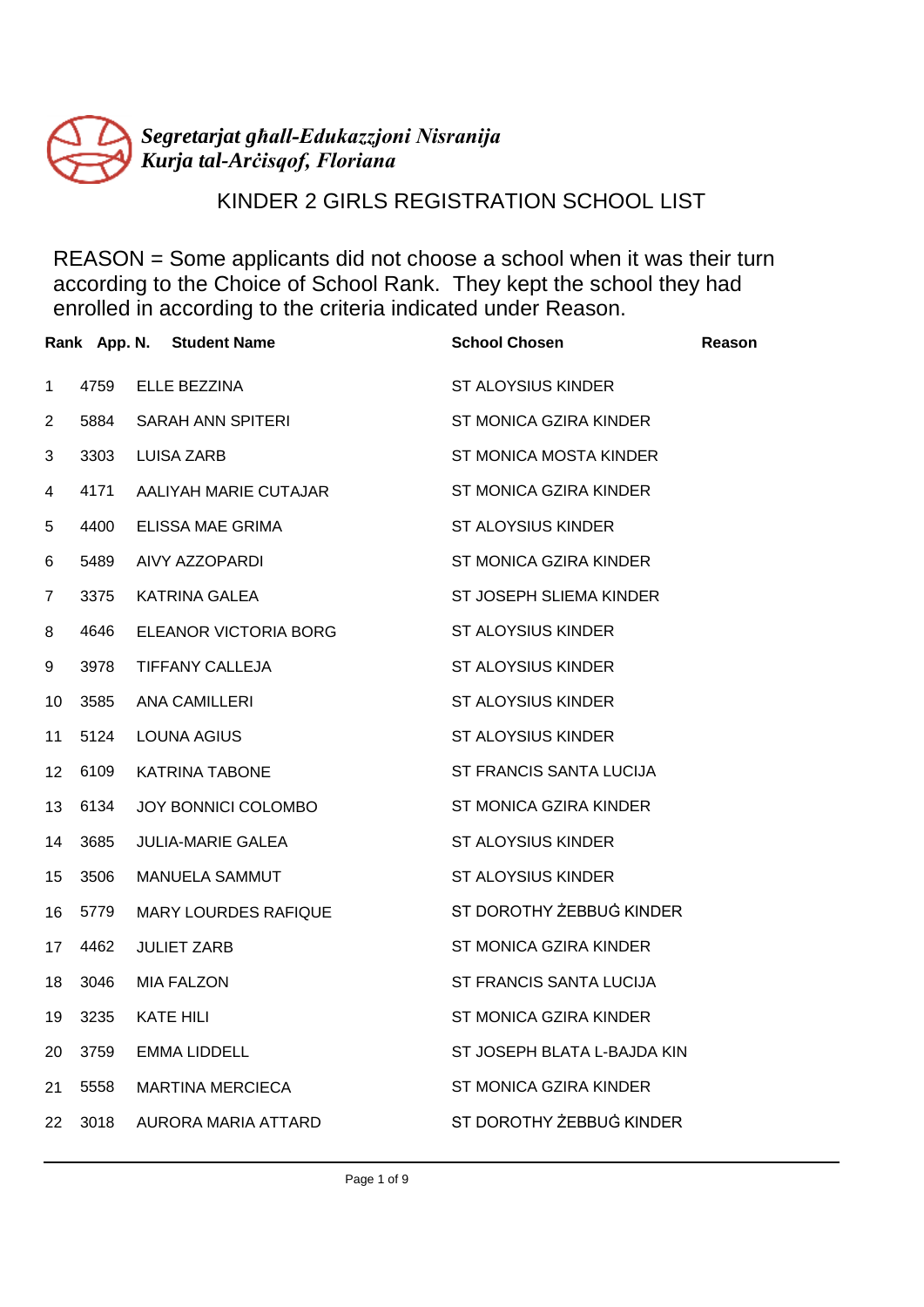

# KINDER 2 GIRLS REGISTRATION SCHOOL LIST

|    |      | Rank App. N. Student Name   | <b>School Chosen</b>        | Reason |
|----|------|-----------------------------|-----------------------------|--------|
| 23 | 5622 | LORA HILI                   | ST JOSEPH BLATA L-BAJDA KIN |        |
| 24 | 1328 | <b>KATE SALIBA</b>          | ST MONICA GZIRA KINDER      |        |
| 25 | 5201 | EVA VASSALLO                | ST JOSEPH SLIEMA KINDER     |        |
| 26 | 5060 | ELLIE GEORGIE CASSAR DIMECH | ST MONICA GZIRA KINDER      |        |
| 27 | 5493 | <b>KENZIE MULVANEY</b>      | ST JOSEPH PAOLA KINDER      |        |
| 28 | 3951 | <b>GAIA FAE CHAPPELL</b>    | ST DOROTHY SLIEMA KINDER    |        |
| 29 | 4566 | JADE MARIE' GRECH           | ST MONICA GZIRA KINDER      |        |
| 30 | 5990 | <b>ARIELLE GALEA</b>        | ST MONICA GZIRA KINDER      |        |
| 31 | 5518 | <b>CARLA AGIUS</b>          | ST MONICA MOSTA KINDER      |        |
| 32 | 5195 | <b>EVE SPITERI</b>          | ST MONICA GZIRA KINDER      |        |
| 33 | 5906 | <b>VALENTINA XERRI</b>      | <b>NONE</b>                 |        |
| 34 | 2144 | AMELIA HOPE GATT LONFAT     | ST FRANCIS SANTA LUCIJA     |        |
| 35 | 3100 | MEG MARMARA                 | ST MONICA GZIRA KINDER      |        |
| 36 | 3447 | SHELBY GALEA                | ST JOSEPH BLATA L-BAJDA KIN |        |
| 37 | 1976 | MARAYA CARUANA              | ST MONICA MOSTA KINDER      |        |
| 38 | 5270 | STELLA DEGUARA              | ST MONICA MOSTA KINDER      |        |
| 39 | 4526 | <b>THAIS MIFSUD</b>         | ST MONICA GZIRA KINDER      |        |
| 39 | 4621 | THEA MIFSUD                 | ST MONICA GZIRA KINDER      |        |
| 40 | 3557 | <b>JULIYA GRIMA</b>         | ST MONICA GZIRA KINDER      |        |
| 41 | 2009 | NICOLE CAMILLERI            | ST DOROTHY ŻEBBUĠ KINDER    |        |
| 42 | 1348 | CLARA CARUANA               | ST MONICA GZIRA KINDER      |        |
| 43 | 4268 | KATALEYA ZAMMIT GRIOLI      | ST MONICA GZIRA KINDER      |        |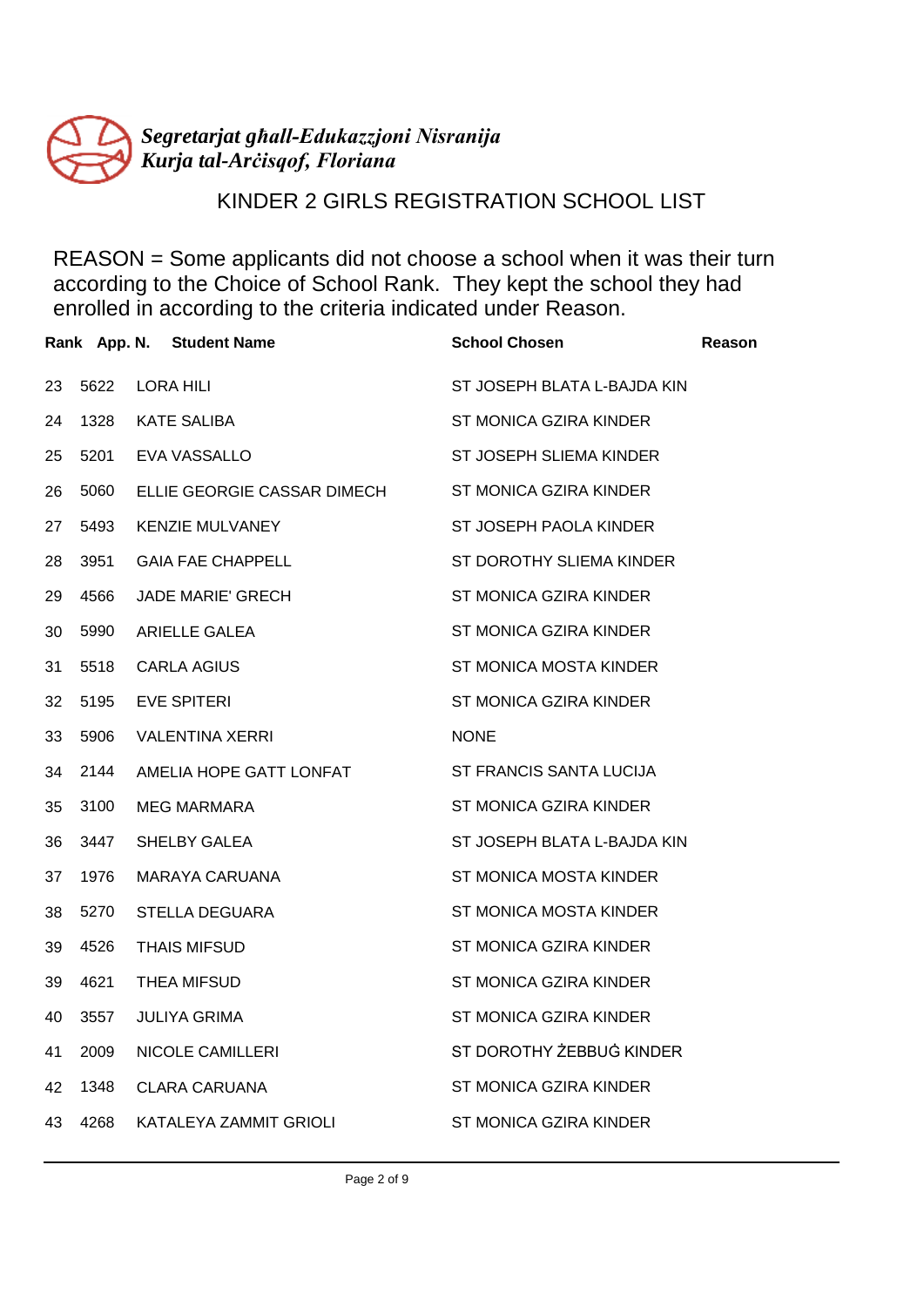

# KINDER 2 GIRLS REGISTRATION SCHOOL LIST

|    |      | Rank App. N. Student Name                                | <b>School Chosen</b>        | Reason |
|----|------|----------------------------------------------------------|-----------------------------|--------|
| 44 | 3490 | <b>LEAH SULTANA</b>                                      | ST MONICA GZIRA KINDER      |        |
| 45 | 5028 | <b>MARTINA ELLUL</b>                                     | ST DOROTHY ŻEBBUG KINDER    |        |
| 46 | 5935 | <b>TEZARA SCIBERRAS</b>                                  | ST FRANCIS SAN GWANN KINDI  |        |
| 47 | 3676 | LYLA BEZZINA                                             | ST MONICA MOSTA KINDER      |        |
| 48 | 3326 | VALENTINA SPITERI                                        | ST MONICA MOSTA KINDER      |        |
| 49 | 4111 | MIKAELA MARIE CAUCHI                                     | ST JOSEPH BLATA L-BAJDA KIN |        |
| 50 | 5605 | LAYLA AQUILINA                                           | ST MONICA GZIRA KINDER      |        |
| 51 | 3897 | LENA AZZOPARDI                                           | ST MONICA GZIRA KINDER      |        |
| 52 | 4070 | <b>HAZEL ABELA</b>                                       | ST FRANCIS SANTA LUCIJA     |        |
| 53 | 5939 | <b>DONIA LASHTAR</b>                                     | ST JOSEPH SLIEMA KINDER     |        |
| 54 | 5441 | ELIZA MARIE GRECH CAMILLERI ST MONICA MOSTA KINDER       |                             |        |
| 55 | 3518 | JULIA RODRIGUEZ SCHRANER GRIFFITH ST MONICA GZIRA KINDER |                             |        |
| 56 | 4251 | <b>EMA BORG</b>                                          | ST MONICA GZIRA KINDER      |        |
| 57 | 3885 | ELISHIA AZZOPARDI                                        | ST MONICA GZIRA KINDER      |        |
| 58 | 3385 | MARIA SULTANA AYRAPETYAN                                 | ST MONICA GZIRA KINDER      |        |
| 59 | 3187 | EMILY SCICLUNA FRENDO                                    | ST MONICA MOSTA KINDER      |        |
| 60 | 5216 | MIA DRAGAN                                               | ST MONICA GZIRA KINDER      |        |
| 61 | 3340 | <b>AMY VELLA</b>                                         | ST MONICA MOSTA KINDER      |        |
| 62 | 3431 | LEAH FARRUGIA GRIXTI                                     | ST JOSEPH BLATA L-BAJDA KIN |        |
| 63 | 5772 | <b>TASHA-MARIE PISANI</b>                                | ST DOROTHY ŻEBBUĠ KINDER    |        |
| 64 | 3808 | SOPHIE CALLEJA                                           | ST MONICA GZIRA KINDER      |        |
| 65 | 3862 | <b>MARIA GRECH</b>                                       | ST MONICA GZIRA KINDER      |        |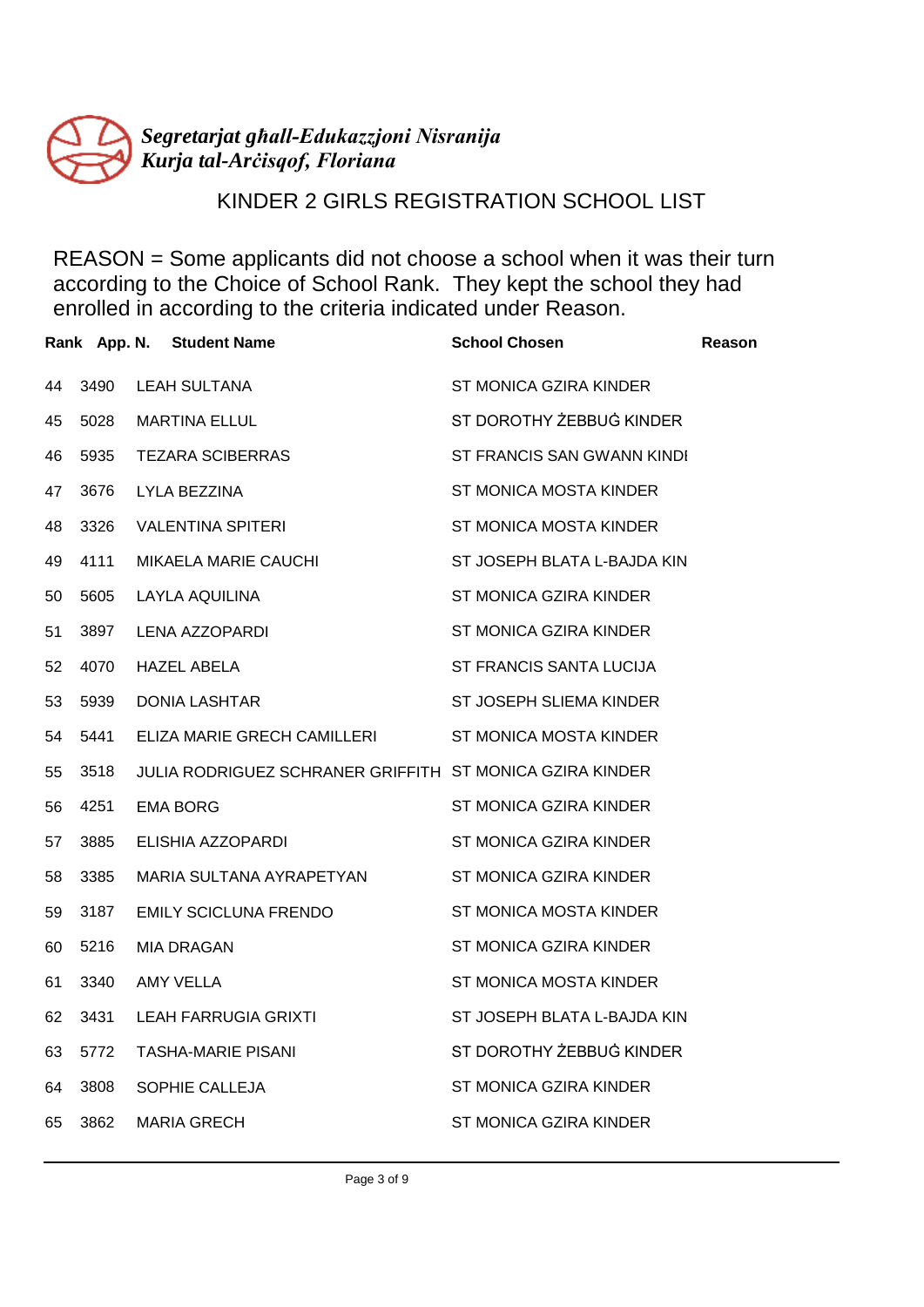

# KINDER 2 GIRLS REGISTRATION SCHOOL LIST

|    |      | Rank App. N. Student Name       | <b>School Chosen</b>        | Reason       |
|----|------|---------------------------------|-----------------------------|--------------|
| 66 | 3672 | <b>MARTINA BUTTIGIEG</b>        | ST MONICA GZIRA KINDER      |              |
| 67 | 6031 | <b>BLAKE FENECH</b>             | ST MONICA MOSTA KINDER      |              |
| 68 | 3128 | MARTA JO GALEA                  | ST MONICA MOSTA KINDER      |              |
| 69 | 3789 | NICOLETTE CARDONA               | ST JOSEPH BLATA L-BAJDA KIN |              |
| 70 | 3953 | <b>MAISEY BOWD</b>              | ST MONICA GZIRA KINDER      |              |
| 71 | 5569 | ELIZA MIFSUD                    | ST MONICA GZIRA KINDER      |              |
| 72 | 4219 | <b>STELLA SANTORO</b>           | ST JOSEPH SLIEMA KINDER     |              |
| 73 | 3306 | ELISA AZZOPARDI                 | ST MONICA GZIRA KINDER      |              |
| 74 | 3635 | <b>EMMA BUGEJA</b>              | ST MONICA GZIRA KINDER      |              |
| 75 | 5356 | <b>CHARLOTTE BORG</b>           | ST MONICA GZIRA KINDER      | SIBLINGS 3.1 |
| 76 | 5243 | <b>CHARLOTTE SAMMUT</b>         | ST DOROTHY ŻEBBUG KINDER    |              |
| 77 | 3117 | <b>EMMA SCIBERRAS</b>           | ST MONICA MOSTA KINDER      |              |
| 78 | 5656 | MAE GATT STANYER                | ST FRANCIS SANTA LUCIJA     |              |
| 79 | 4677 | <b>FAITH SPITERI</b>            | ST JOSEPH PAOLA KINDER      |              |
| 80 | 5445 | <b>KATE SCICLUNA</b>            | ST MONICA GZIRA KINDER      |              |
| 81 | 5304 | CHLOE ABO SHAMALA               | ST JOSEPH BLATA L-BAJDA KIN |              |
| 82 | 4147 | <b>EMMA SWAIN</b>               | ST MONICA GZIRA KINDER      |              |
| 83 | 4157 | <b>ANA PSAILA</b>               | ST MONICA GZIRA KINDER      |              |
| 84 | 3172 | MILLY ALEX DEBONO               | ST JOSEPH SLIEMA KINDER     |              |
| 85 | 4086 | <b>MILA GRECH</b>               | ST MONICA MOSTA KINDER      |              |
| 86 | 4833 | <b>VALENTINA CESARE</b>         | ST MONICA GZIRA KINDER      |              |
| 87 | 5196 | <b>BIANCA ZAMMIT FIORENTINO</b> | ST MONICA MOSTA KINDER      |              |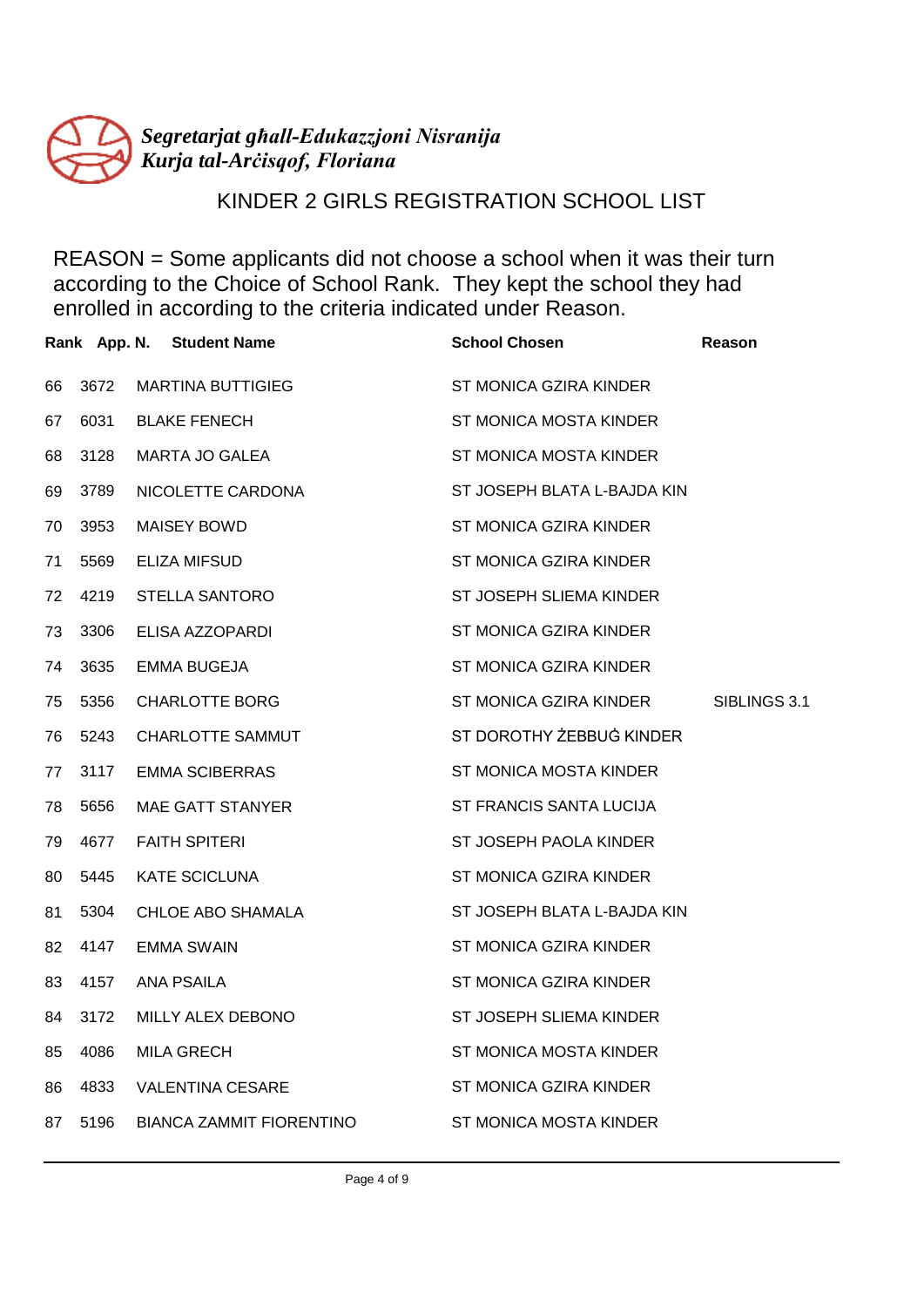

# KINDER 2 GIRLS REGISTRATION SCHOOL LIST

|    |          | Rank App. N. Student Name  | <b>School Chosen</b>        | Reason |
|----|----------|----------------------------|-----------------------------|--------|
| 88 | 4714     | <b>GIULIA PACE</b>         | ST DOROTHY SLIEMA KINDER    |        |
| 89 | 4886     | LAURA BONETT LEONARDI      | ST MONICA MOSTA KINDER      |        |
| 90 | 3411     | <b>LEIA MAY CAMILLERI</b>  | ST MONICA MOSTA KINDER      |        |
| 91 | 3104     | CAELYNN TESSA MARIE FRENDO | ST MONICA MOSTA KINDER      |        |
| 92 | 3111     | ELANIA MAE FARRUGIA        | ST JOSEPH PAOLA KINDER      |        |
| 93 | 4161     | <b>EMILY BALZAN</b>        | ST JOSEPH PAOLA KINDER      |        |
| 94 | 4435     | MAE AVERY ATTARD           | ST JOSEPH SLIEMA KINDER     |        |
| 95 | 4298     | <b>KELSEY AGIUS</b>        | ST MONICA MOSTA KINDER      |        |
| 96 | 5669     | KATALEYA VELLA ALOISIO     | ST MONICA MOSTA KINDER      |        |
| 97 | 3858     | MATTEA BARBARA             | ST JOSEPH BLATA L-BAJDA KIN |        |
| 98 | 3017     | GIULIA SAMMUT TESTA        | ST MONICA MOSTA KINDER      |        |
| 99 | 4411     | <b>ELISA CASHA</b>         | ST JOSEPH BLATA L-BAJDA KIN |        |
|    | 100 5163 | <b>MIA GRECH</b>           | ST JOSEPH SLIEMA KINDER     |        |
|    | 101 4165 | <b>BIANCA BONELLO</b>      | ST JOSEPH PAOLA KINDER      |        |
|    | 102 5895 | NORA SCHEMBRI              | ST JOSEPH PAOLA KINDER      |        |
|    | 103 5751 | <b>JULIA BONNICI</b>       | ST FRANCIS SANTA LUCIJA     |        |
|    | 104 4063 | <b>SHAIELLE GAMBIN</b>     | ST JOSEPH BLATA L-BAJDA KIN |        |
|    | 105 5468 | <b>EMILY GRIMA</b>         | ST JOSEPH SLIEMA KINDER     |        |
|    | 106 5275 | SOPHIE BORG                | <b>NONE</b>                 |        |
|    | 107 4628 | <b>LORA EBEJER</b>         | ST JOSEPH BLATA L-BAJDA KIN |        |
|    | 108 6010 | AZELYA SALICE BRIFFA       | ST JOSEPH BLATA L-BAJDA KIN |        |
|    | 109 3869 | <b>JADE ABELA</b>          | ST MONICA MOSTA KINDER      |        |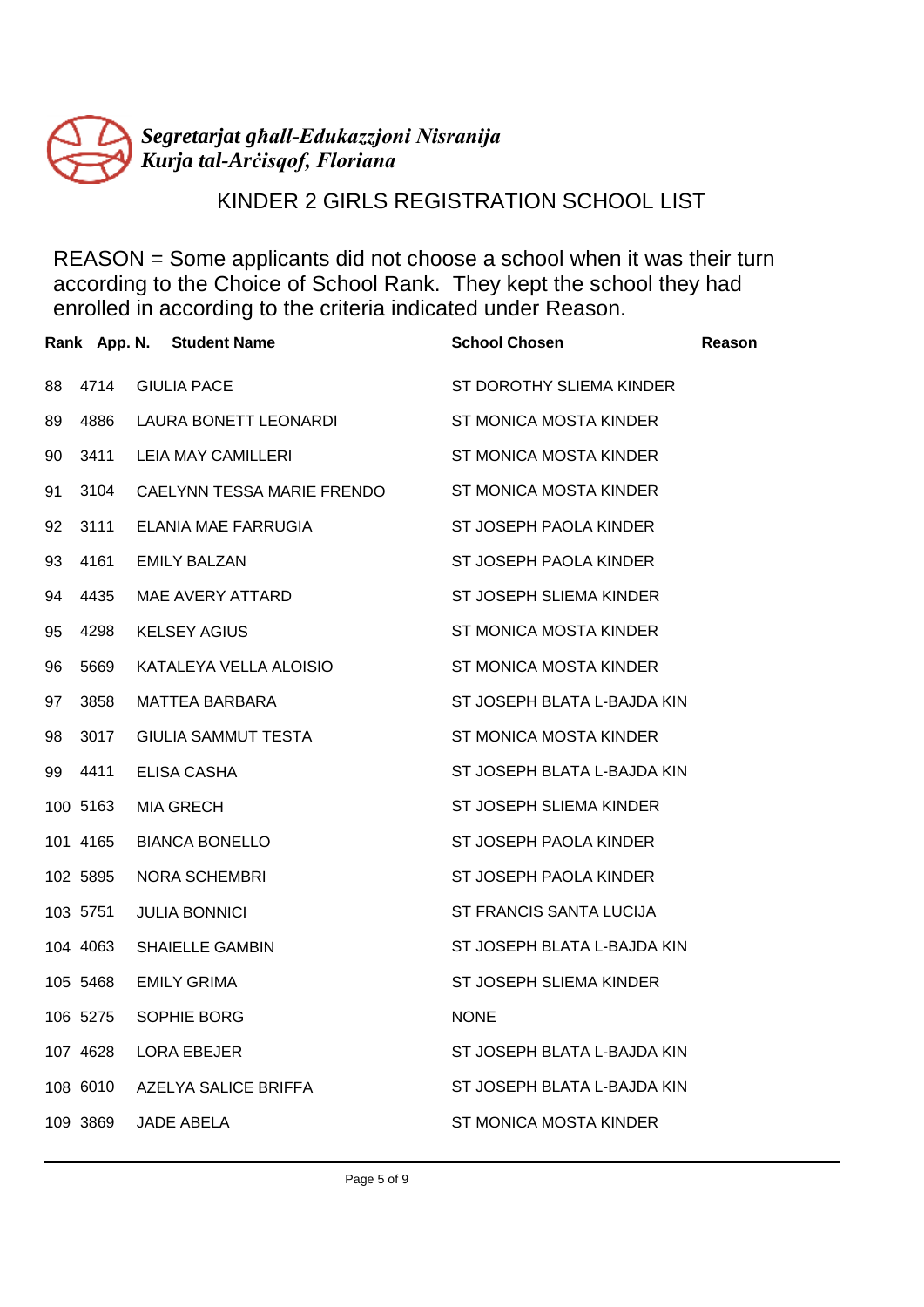

# KINDER 2 GIRLS REGISTRATION SCHOOL LIST

|          | Rank App. N. Student Name  | <b>School Chosen</b>        | <b>Reason</b> |
|----------|----------------------------|-----------------------------|---------------|
| 110 3876 | ALESSIA VASSALLO           | ST MONICA MOSTA KINDER      |               |
| 111 2008 | SOPHIE-LORA GALEA BIANCO   | ST MONICA MOSTA KINDER      |               |
| 112 5411 | <b>MAY CAMILLERI</b>       | ST JOSEPH BLATA L-BAJDA KIN |               |
| 113 5625 | ROSIE PULLICINO ANASTASI   | ST MONICA MOSTA KINDER      |               |
| 114 2081 | <b>AMY BUSUTTIL</b>        | ST MONICA MOSTA KINDER      |               |
| 115 4167 | HARPER CAMILLERI BROCKWELL | ST JOSEPH BLATA L-BAJDA KIN |               |
| 116 5355 | <b>LEAH DEGABRIELE</b>     | ST MONICA MOSTA KINDER      |               |
| 117 5984 | <b>CARLA DEGIORGIO</b>     | ST JOSEPH BLATA L-BAJDA KIN |               |
| 117 6002 | <b>LEAH DEGIORGIO</b>      | ST JOSEPH BLATA L-BAJDA KIN |               |
| 118 2105 | <b>GEORGIA BORG</b>        | ST JOSEPH SLIEMA KINDER     |               |
| 119 3733 | <b>KATE FARRUGIA</b>       | ST JOSEPH BLATA L-BAJDA KIN |               |
| 120 4164 | <b>MIA BONNICI</b>         | ST JOSEPH BLATA L-BAJDA KIN |               |
| 121 5178 | LEA CASSAR                 | ST JEANNE ANTIDE GUDJA KINI |               |
| 122 5960 | SARA VELLA                 | ST JOSEPH SLIEMA KINDER     |               |
| 123 4129 | BERTA BONAVIA MONTFORT     | ST JOSEPH BLATA L-BAJDA KIN |               |
| 124 4176 | <b>LARA BUTTIGIEG</b>      | ST JOSEPH BLATA L-BAJDA KIN |               |
| 125 5861 | ELLA ZAMMIT                | ST JOSEPH BLATA L-BAJDA KIN |               |
| 126 6156 | <b>SOFIA SAITTA</b>        | ST JOSEPH SLIEMA KINDER     |               |
| 127 5825 | <b>HEIDI SCICLUNA</b>      | ST JOSEPH BLATA L-BAJDA KIN |               |
| 128 4989 | LISA-JO ABELA              | ST JOSEPH BLATA L-BAJDA KIN |               |
| 129 4090 | EVE CARUANA DEBONO         | ST DOROTHY SLIEMA KINDER    |               |
| 130 3668 | <b>NINA BARRY</b>          | ST JOSEPH SLIEMA KINDER     |               |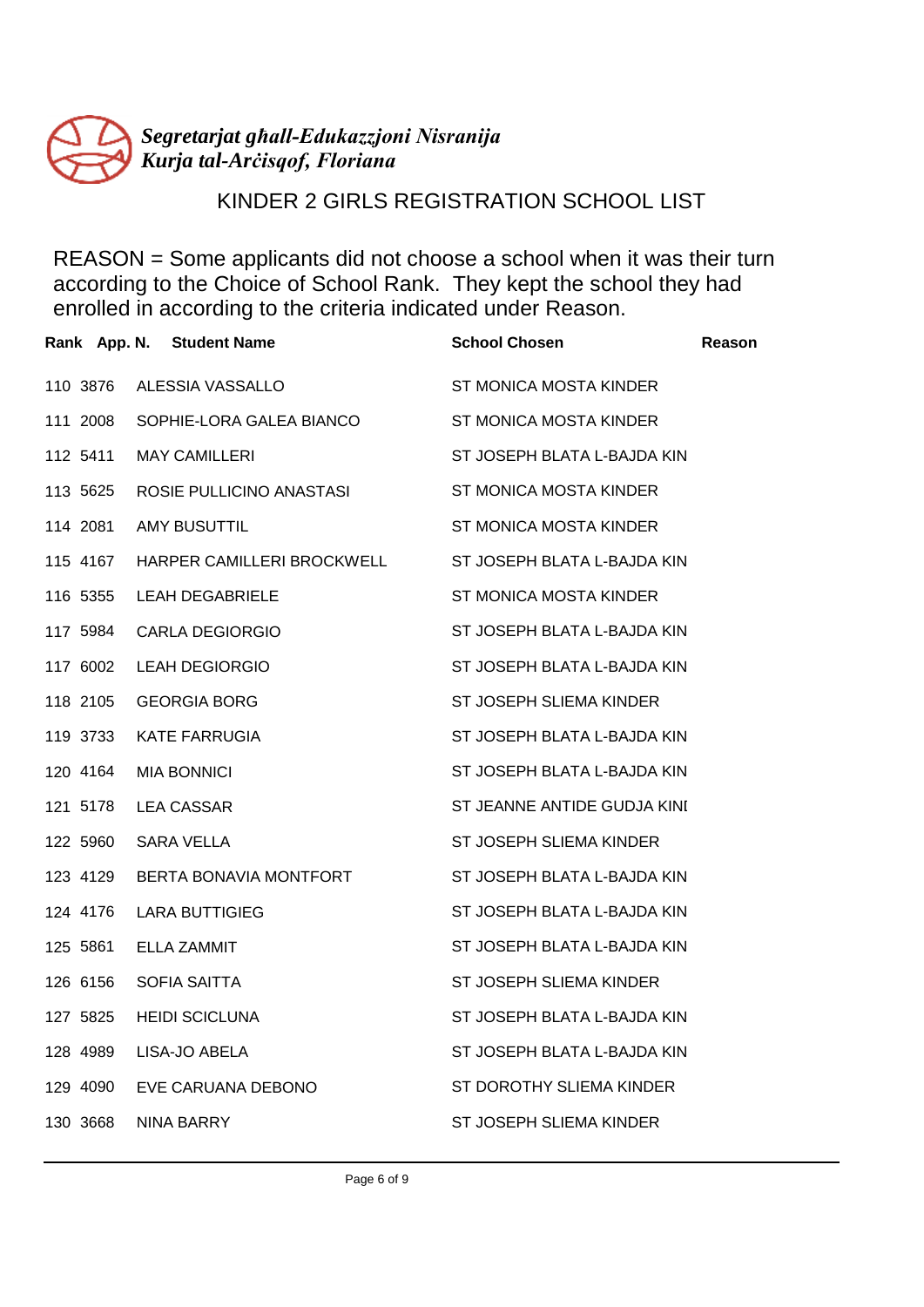

# KINDER 2 GIRLS REGISTRATION SCHOOL LIST

|          | Rank App. N. Student Name | <b>School Chosen</b>        | Reason       |
|----------|---------------------------|-----------------------------|--------------|
| 131 3423 | <b>NORA STAFRACE</b>      | ST FRANCIS SANTA LUCIJA     |              |
| 132 4706 | <b>ANA CORTIS</b>         | ST MONICA GZIRA KINDER      | SIBLINGS 3.1 |
| 133 1129 | <b>BROOKE MAGRO</b>       | ST JOSEPH PAOLA KINDER      |              |
| 134 4439 | <b>JULIA BUTTIGIEG</b>    | ST JOSEPH BLATA L-BAJDA KIN |              |
| 135 4558 | ELLA FARRUGIA             | ST JOSEPH BLATA L-BAJDA KIN |              |
| 136 4003 | <b>MIA BUHAGIAR</b>       | ST JOSEPH BLATA L-BAJDA KIN |              |
| 137 5982 | <b>EMMA SCICLUNA</b>      | ST JEANNE ANTIDE GUDJA KINI |              |
| 138 3996 | NOELLE MARIE-ELENNE XERRI | ST ANGELA MSIDA KINDER      |              |
| 139 5368 | KRISTA GALEA              | ST ANGELA RABAT KINDER      |              |
| 140 5385 | MATTEA FARRUGIA           | <b>NONE</b>                 |              |
| 141 5522 | <b>GIULIA SAVONA</b>      | ST JOSEPH PAOLA KINDER      |              |
| 142 4867 | AYLA LEIGH CAMENZULI      | ST JOSEPH SLIEMA KINDER     |              |
| 143 4601 | <b>ELLA PSAILA</b>        | ST FRANCIS SANTA LUCIJA     |              |
| 144 4044 | <b>CHLOE SPITERI</b>      | ST FRANCIS SANTA LUCIJA     |              |
| 145 4366 | CHIARA DEBONO             | ST JOSEPH SLIEMA KINDER     |              |
| 146 5003 | PENELOPE ZAHRA            | ST DOROTHY SLIEMA KINDER    |              |
| 147 5207 | <b>ELISA ATTARD</b>       | ST ANGELA MSIDA KINDER      |              |
| 148 5728 | SOPHIE VELLA CRITIEN      | ST ANGELA RABAT KINDER      |              |
| 149 5094 | <b>MIA GATT</b>           | ST ANGELA RABAT KINDER      |              |
| 150 3331 | SOPHIA COPPINI FEDELI     | ST ANGELA RABAT KINDER      |              |
| 151 3713 | KATRINA MIFSUD PSAILA     | ST JEANNE ANTIDE GUDJA KINI |              |
| 152 4320 | EVE SCICLUNA              | ST ANGELA RABAT KINDER      |              |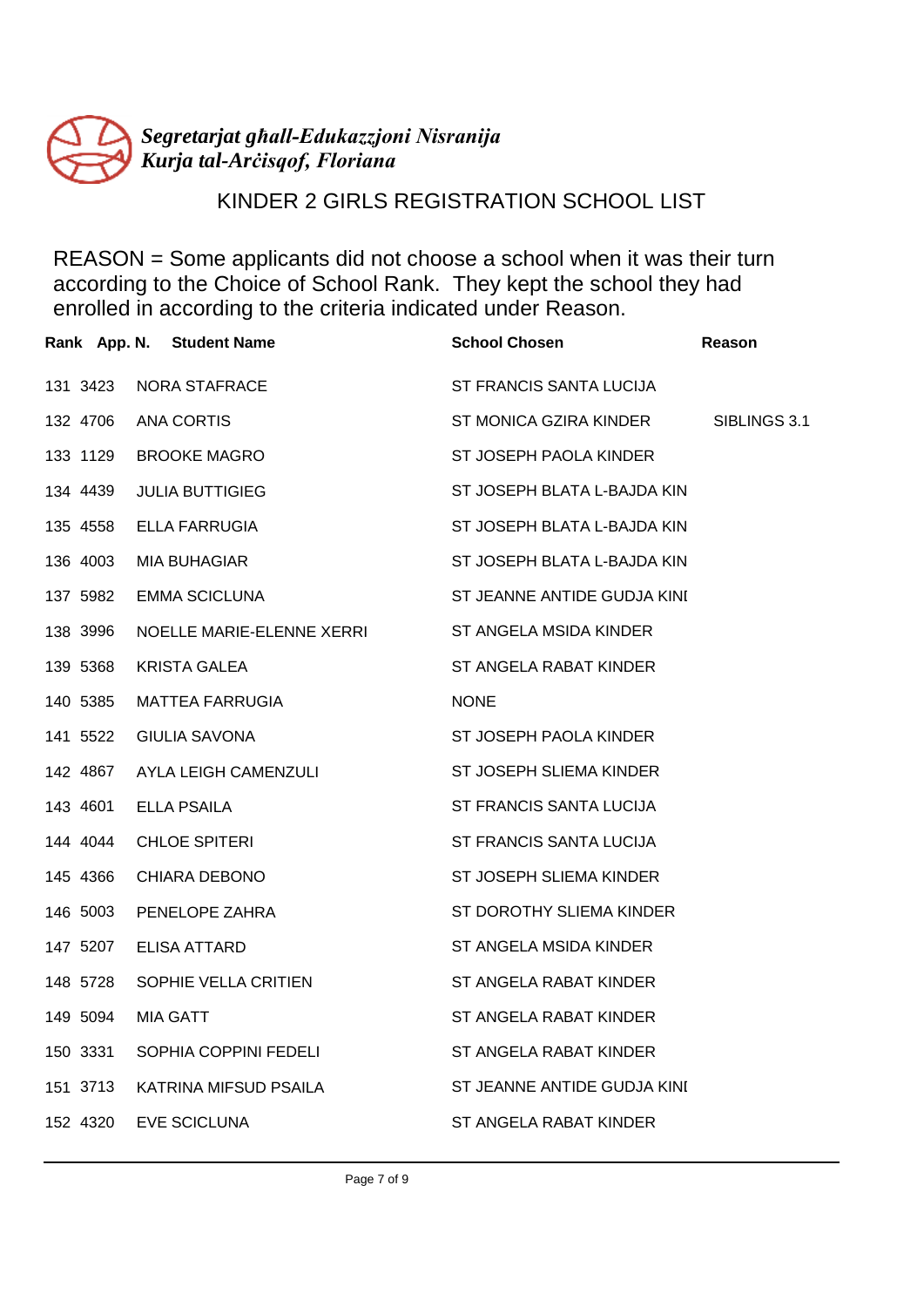

# KINDER 2 GIRLS REGISTRATION SCHOOL LIST

|          | Rank App. N. Student Name               | <b>School Chosen</b>        | <b>Reason</b> |
|----------|-----------------------------------------|-----------------------------|---------------|
| 153 6125 | SOPHIA ZAGARELLA CACHIA                 | ST JOSEPH PAOLA KINDER      |               |
| 154 4317 | ANA MIZZI                               | ST ANGELA MSIDA KINDER      |               |
| 155 3332 | <b>EMILY BUTTIGIEG</b>                  | ST ANGELA MSIDA KINDER      |               |
| 156 5202 | NAOMI GRAVINA                           | ST JEANNE ANTIDE GUDJA KINI |               |
| 157 4079 | OLIVIA VELLA CASSIA                     | ST ANGELA MSIDA KINDER      |               |
| 158 5057 | SIENNA ROSE BALZAN                      | ST JEANNE ANTIDE GUDJA KINI |               |
| 158 5064 | AVA REIGN BALZAN                        | ST JEANNE ANTIDE GUDJA KINI |               |
| 159 3833 | NINA POLLACCO                           | ST ANGELA MSIDA KINDER      |               |
| 160 4788 | ELIZA CORDINA                           | ST ANGELA RABAT KINDER      |               |
| 161 3931 | MICHELA MARIE VIDAL                     | ST ANGELA RABAT KINDER      |               |
| 162 5484 | AURORA AQUILINA                         | ST ANGELA MSIDA KINDER      |               |
| 163 3164 | EMMA RUBY ZAMMIT                        | ST ANGELA RABAT KINDER      |               |
| 164 4885 | <b>MARTINA BORG</b>                     | ST JEANNE ANTIDE GUDJA KINI |               |
| 165 5579 | CHAYENNE BAJADA                         | THERESA NUZZO HAMRUN KINI   |               |
| 166 3258 | ELLIE CUTAJAR GUNTRIP                   | ST ANGELA RABAT KINDER      |               |
| 167 3057 | LAYLA CUSCHIERI                         | ST ANGELA MSIDA KINDER      |               |
| 168 4667 | NINA GALEA                              | ST ANGELA MSIDA KINDER      |               |
| 169 5299 | <b>MARTINA SILVIO</b>                   | ST JEANNE ANTIDE GUDJA KINI |               |
| 170 1895 | <b>KATE FARRUGIA</b>                    | THERESA NUZZO HAMRUN KINI   |               |
| 171 5136 | CLARA ISABELLA MUÑOZ JEAN BAPTISTE NONE |                             |               |
| 172 4843 | <b>MELANIA SCHIAVONE</b>                | ST ANGELA ZABBAR KINDER     |               |
| 173 5117 | ELLIE GOODRUM                           | ST JEANNE ANTIDE GUDJA KINI |               |